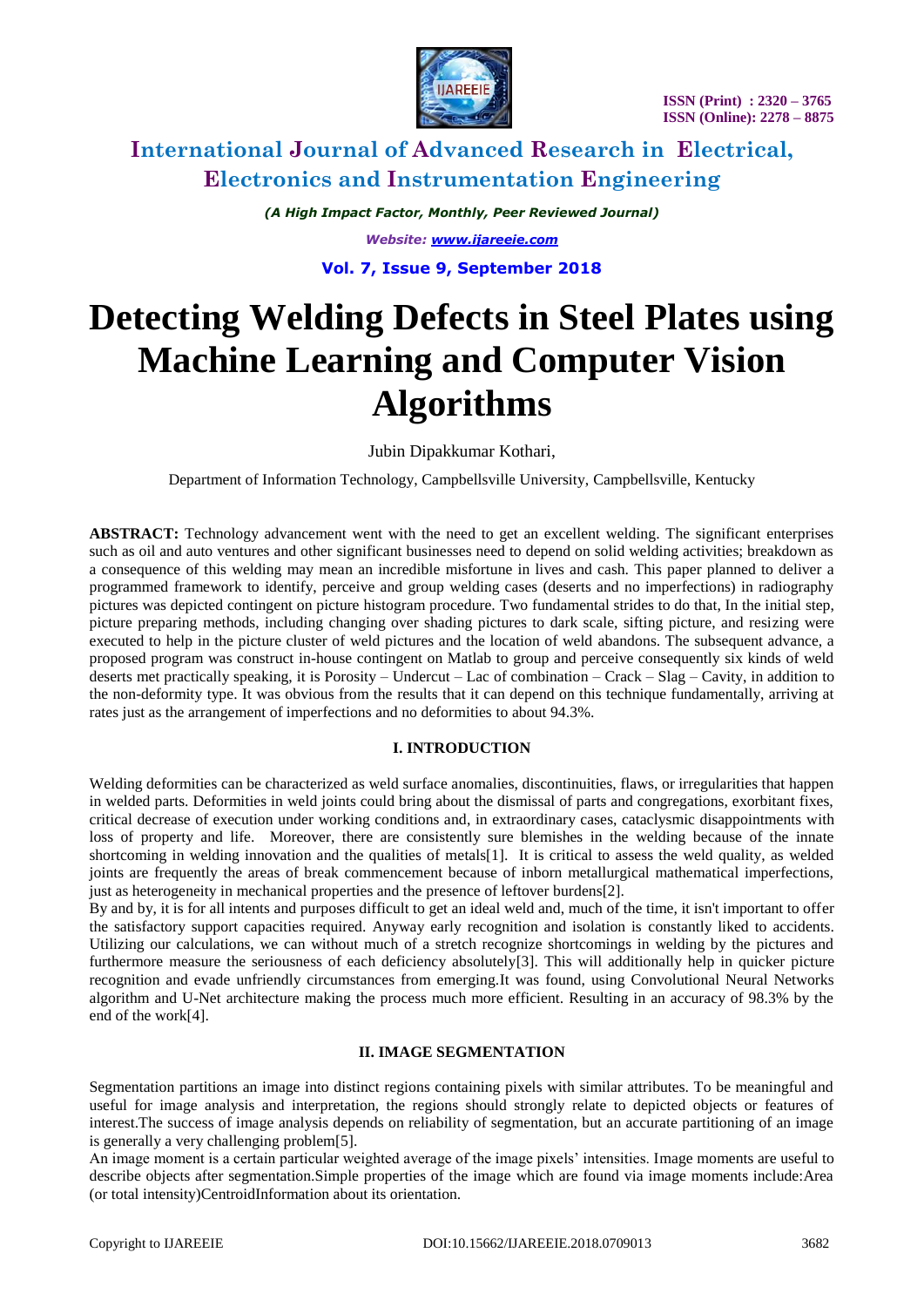

*(A High Impact Factor, Monthly, Peer Reviewed Journal)*

*Website: [www.ijareeie.com](http://www.ijareeie.com/)*

## **Vol. 7, Issue 9, September 2018**

#### **Understanding the Data**

The dataset contains two directories. The raw images are stored in 'images' directory and the segmented images are stored in 'labels' directory.Let's visualize the data[6]:



These raw images above are RGB images which have to be used for training the model as well as testing the model. These pictures vary in dimensions. Intuitively, the darker portions are welding defects. The model needs to perform Image Segmentation on these images[8].

| $-$ | . | __ | .                                |    |                     |
|-----|---|----|----------------------------------|----|---------------------|
|     |   |    |                                  |    |                     |
|     |   |    |                                  |    |                     |
|     |   |    |                                  |    |                     |
|     |   |    | of the company of the company of | -- | <b>Continuously</b> |
|     |   |    |                                  |    |                     |
|     |   |    |                                  |    |                     |
|     |   |    |                                  |    |                     |

Figure 2: Binary Image from 'labels'

These images from 'labels' directory is binary images or ground truth labels. This is what our model must predict for the given raw image. In binary images the pixels have either a 'high' value or a 'low' value. The white region or the 'high' values denote the defective regions and the black region or the 'low' values denote no defect[7].

### **III. U-NET ARCHITECTURE ALGORITHM**

The architecture we are going to use for this problem is U-Net. We are going to detect faults and measure the severity of these welding images in three broad steps:

- Image Segmentation
- Showing Severity using Color
- Measuring Severity using Image Moments
- Training the Model

The following is the U-Net architecture we used for our model:



Figure 3: U-Net architecture

Each blue box corresponds to a multi-channel feature map. The number of channels is denoted on the top of the box.The (x,y) dimensions are provided at the lower left edge of the box.The arrows denote different operations[9].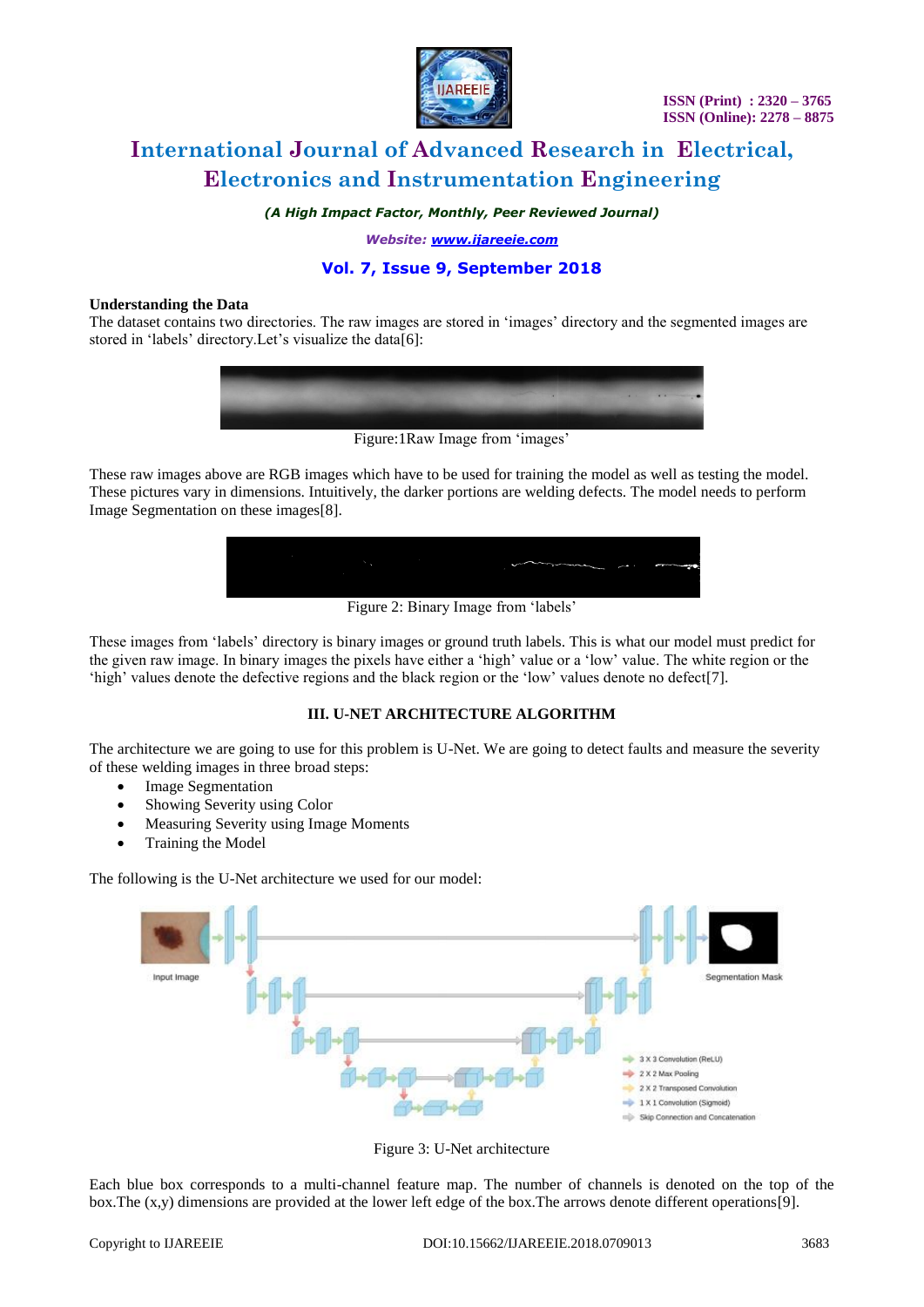

*(A High Impact Factor, Monthly, Peer Reviewed Journal)*

*Website: [www.ijareeie.com](http://www.ijareeie.com/)*

### **Vol. 7, Issue 9, September 2018**

The name of the layer is provided below the layer.

C1, C2, …. C7 are the output layers after Convolutional operation, P1, P2, P3 are the output layers of Max Pooling operation, U1, U2, U3 are the output layers of up-sampling operation, A1, A2, A3 are the skip connections.The lefthand side is the contraction path, where regular convolutions and max pooling operations are applied; The size of the image gradually reduces while the depth gradually increases.The right-hand side is the expansion path, where (Up Sampling) transposed convolutions along with regular convolutions operations areapplied[10]. In the expansion path, the size of the image gradually increases and the depth gradually decreases. To get better precise locations, at every step of the expansion we use skip connections by concatenating the output of the transposed convolution layers with the feature maps from the Encoder at the same level:

 $A1 = U1 + C3$ 

 $A2 = U2 + C2$ 

 $A3 = U3 + C1$ 

After every concatenation we again apply regular convolutions so that the model can learn to assemble a more precise output.Model is compiled with Adam optimizer and we use binary cross entropy loss function since there are only two classes (defects and no defects).We use a batch size of 10 with 100 epochs (The number of times the model is run on all inputs).Please note that there could be a lot of scope to tune these hyper-parameters and further improve the model performance.

#### **Testing the Model**

Since the model takes input of dimension  $512x512x3$ , we have resized the input to that dimension. Next, we have normalized the image by dividing it by 255 for faster computation.The image has been fed to the model for predicting the binary output. In order to amplify the intensities of the pixels the binary output has been multiplied by 1000.The image is then converted to 16-bit integer for easy image manipulations. After which an algorithm detects the defects and visually marks the severity of the defects through color grading along with assigning weights to the pixel with defects depending on their severity. The Image Moment is then calculated on this image considering the weighted pixels.The image is finally converted back to 8-bit integer and the output image is displayed with color grading and its severity value.

#### **IV. RESULTS**

The visual metric we are using for severity detection is colorsIn the image, the colors: Green signifies areas with severe defects.

- 1. Blue corresponds to areas with more severe defects.
- 2. Red areas show the most severe defects.

The 0th moment is displayed as a percentage alongside the output image as an empirical measure of severity.The

following are three random samples which shows the raw input, the ground truth and the output generated by our model.



*Figure 4. Sample1 images (a) Raw Image (b) Binary Image (c) Predicted Output with Severity*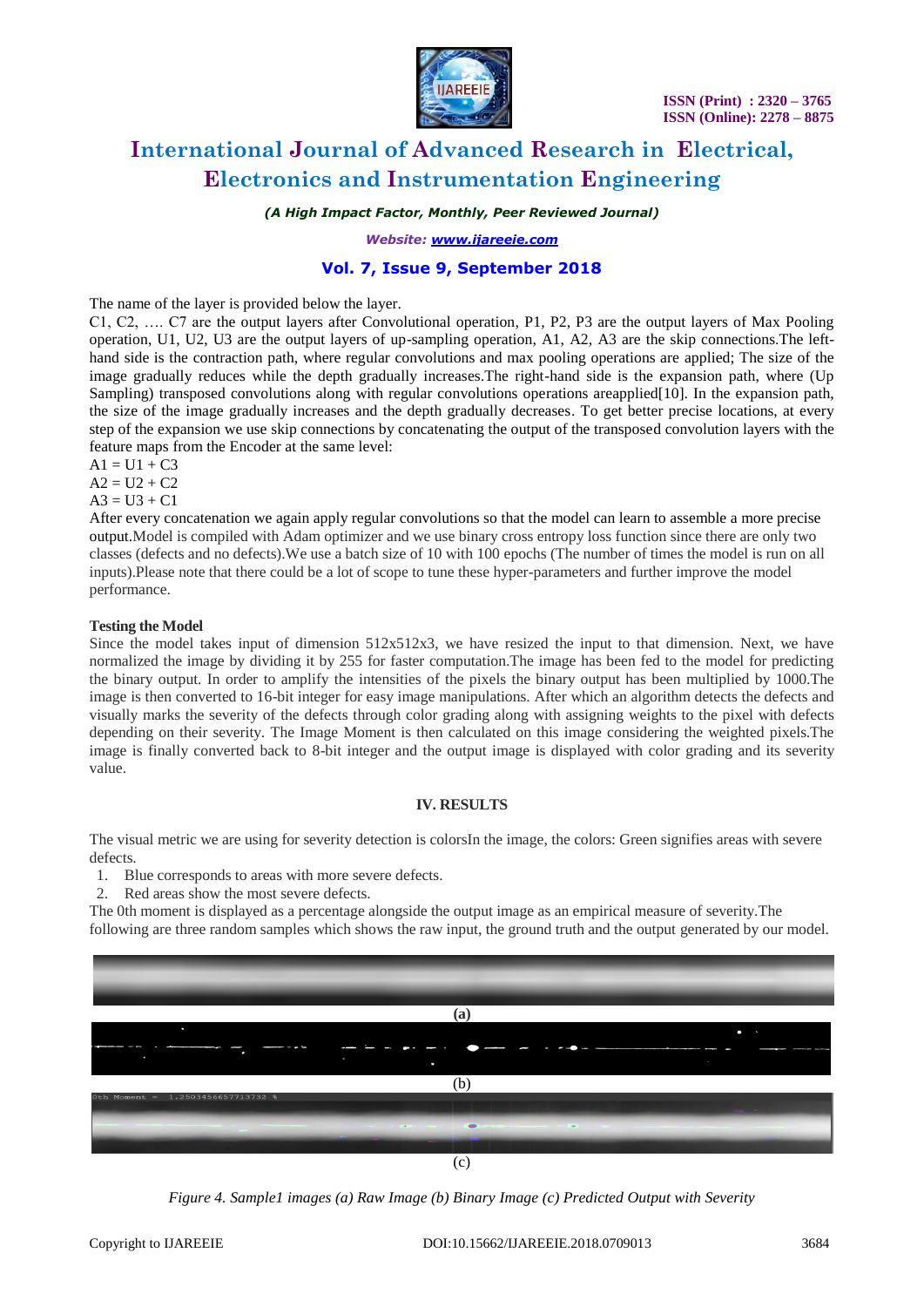

*(A High Impact Factor, Monthly, Peer Reviewed Journal)*

*Website: [www.ijareeie.com](http://www.ijareeie.com/)*

## **Vol. 7, Issue 9, September 2018**





(c) *Figure 6. Sample3 images (a) Raw Image (b) Binary Image (c) Predicted Output with Severity*

### **V. CONCLUSION**

From the past work results shows up and summing up in the accompanying. Plan and assemble a program to recognize and to characterize the welding abandons dependent on x-beam pictures and depending on fake neural organizations and picture investigation measures, and relies upon the plan and program of two different ways: (a) relies upon the disclosure of a deformity, and just one in the picture, (b) the revelation of more than flawing in the picture, and have discovered the accompanying. The impact of shifting the size of the picture on the level of achievement of deformities for all cases, and has turned out that the identification of imperfections doesn't rely upon the size of the picture.